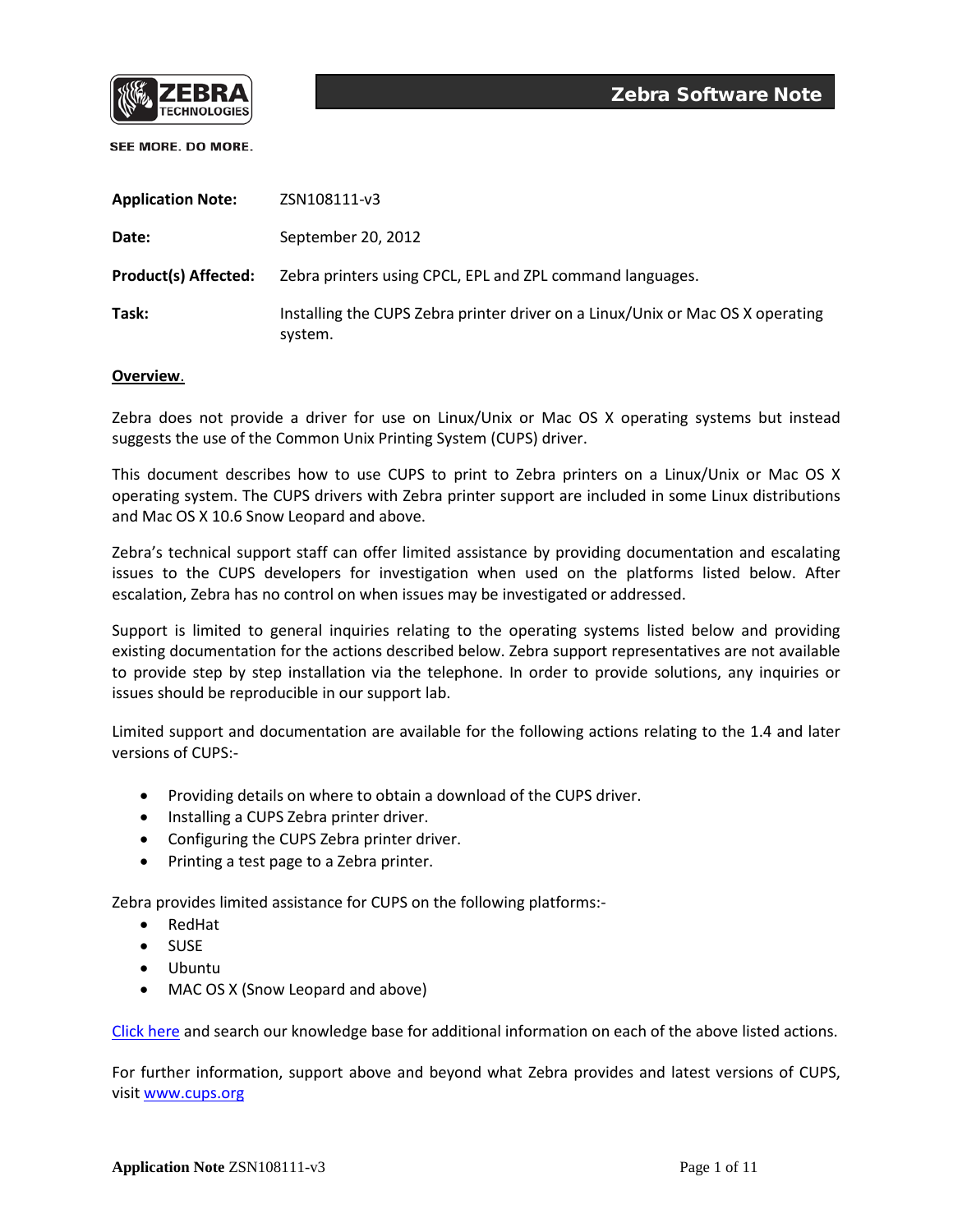

## **Procedure**

This procedure describes how to install a CUPS driver and configure the settings. The examples are based on CUPS v1.4.4.

- 1. Open a web browser (typically Safari for Mac OS X or FireFox for Linux) and enter **http://localhost:631** in the address bar to access the CUPS configuration web page.
- 2. From the Home page select 'Adding Printers and Classes'.



3. Under Printers, select 'Add Printer' (Classes are a way of grouping similar printers if you desire). The system will search for printers.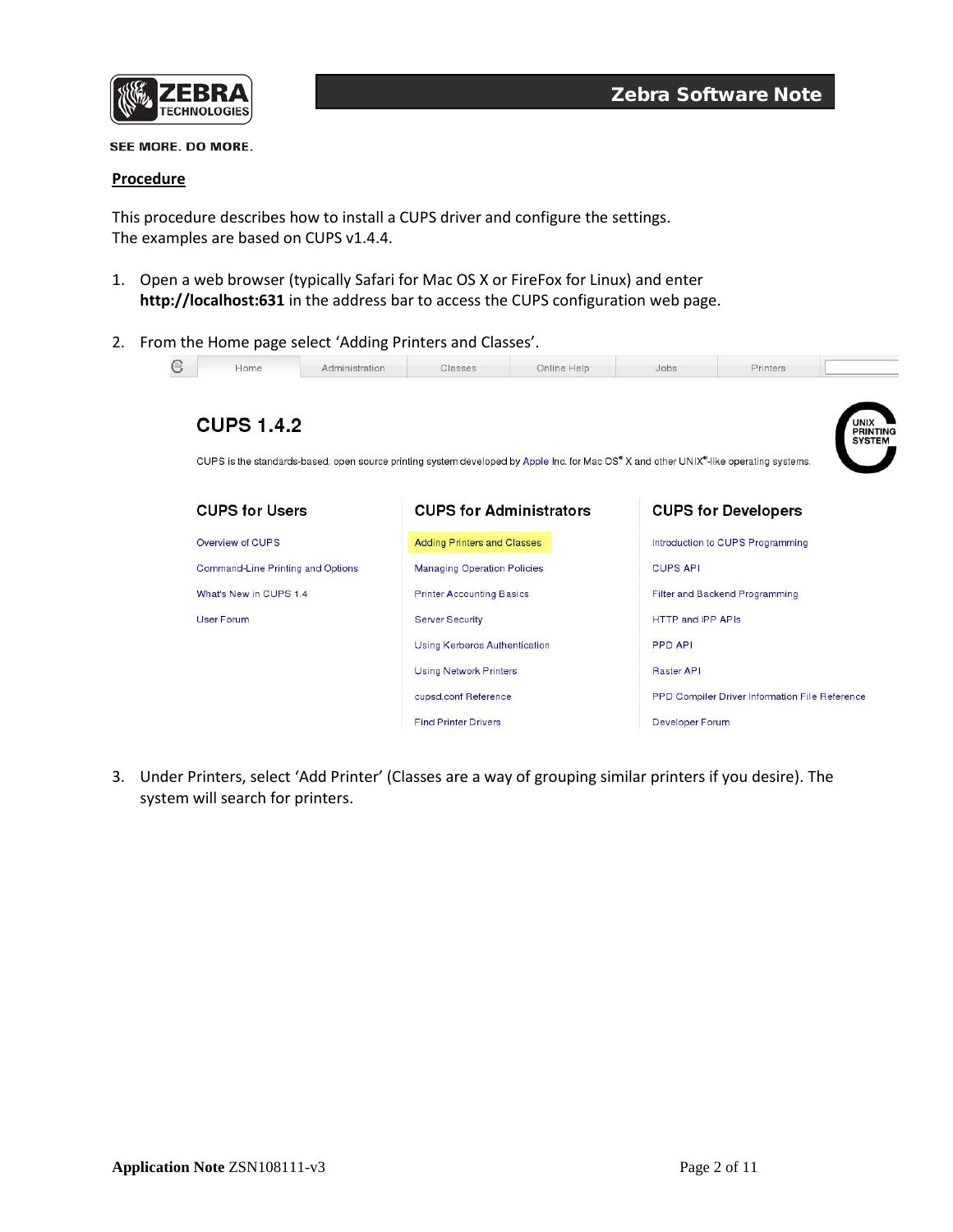| $\frac{1}{2}$<br>ЕВКА<br>◤▏<br><b>TECHNOLOGIES</b> |  |
|----------------------------------------------------|--|
|----------------------------------------------------|--|

| (*)                                                                                                                             | Home                                                              | Administration         | Classes |  |  |  |
|---------------------------------------------------------------------------------------------------------------------------------|-------------------------------------------------------------------|------------------------|---------|--|--|--|
|                                                                                                                                 | <b>Printers</b><br><b>Add Printer</b><br><b>Find New Printers</b> | <b>Manage Printers</b> |         |  |  |  |
|                                                                                                                                 | <b>Classes</b>                                                    |                        |         |  |  |  |
|                                                                                                                                 | Add Class<br><b>Manage Classes</b><br>Jobs                        |                        |         |  |  |  |
|                                                                                                                                 | Manage Jobs                                                       |                        |         |  |  |  |
| ⊜                                                                                                                               | Home                                                              | Administration         | Classes |  |  |  |
| <b>Add Printer</b><br>Looking for printers                                                                                      |                                                                   |                        |         |  |  |  |
| Local Printers: <i>O Fax Printer (fax)</i><br><b>Discovered Network Printers:</b><br><b>Other Network Printers:</b><br>Continue |                                                                   |                        |         |  |  |  |

4. CUPS will complete a search for printers and display a list of discovered printers and ports under the following categories :-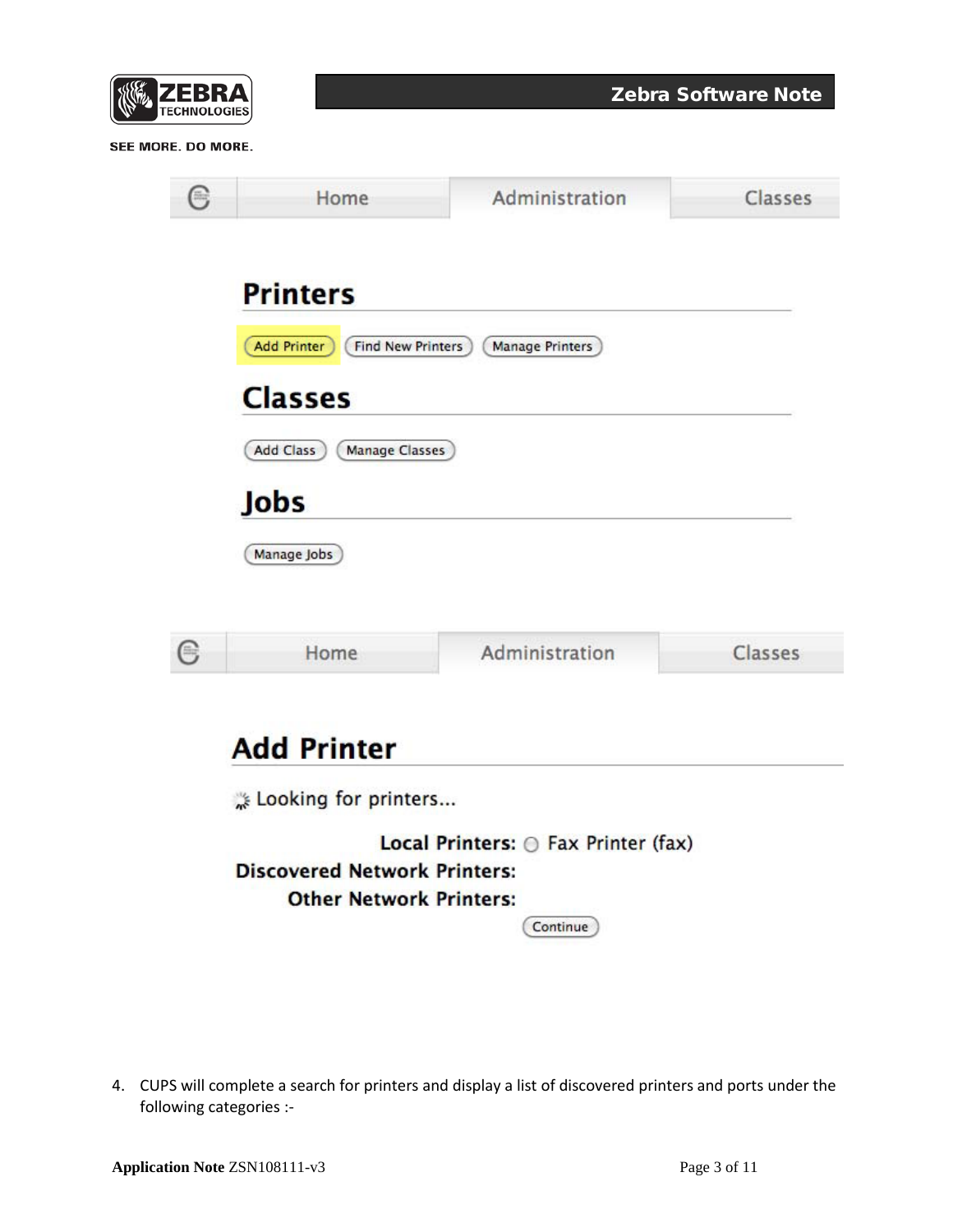

- Local printers
- Discovered Network Printers
- Other network printers

An example is shown below. The list of ports and printers will vary depending on your system.

| Home                                | Administration                                                                                                                            | Classes                                                       |  |
|-------------------------------------|-------------------------------------------------------------------------------------------------------------------------------------------|---------------------------------------------------------------|--|
| <b>Add Printer</b>                  |                                                                                                                                           |                                                               |  |
|                                     | <b>Local Printers:</b> $\odot$ Fax Printer (fax)<br>Bluetooth-Modem<br><b>EPSON FireWire</b>                                              |                                                               |  |
| <b>Discovered Network Printers:</b> |                                                                                                                                           |                                                               |  |
|                                     | Other Network Printers: ◎ Internet Printing Protocol (http)<br>69<br><b>LPD/LPR Host or Printer</b><br>AppSocket/HP JetDirect<br>Continue | Internet Printing Protocol (ipp)<br>Windows Printer via SAMBA |  |

## 5. **Network connected printers.**

5.1. For a network connected printer, select **AppSocket/HP JetDirect** and click continue.

5.2. When prompted to enter connection information, enter the printer's IP address and port number in this format: **socket://<ip address>:<port>**. The default port for Zebra Desktop and Tabletop printers is 9100. The default port for Zebra Mobile printers is 6101. Example: socket://10.3.9.55:9100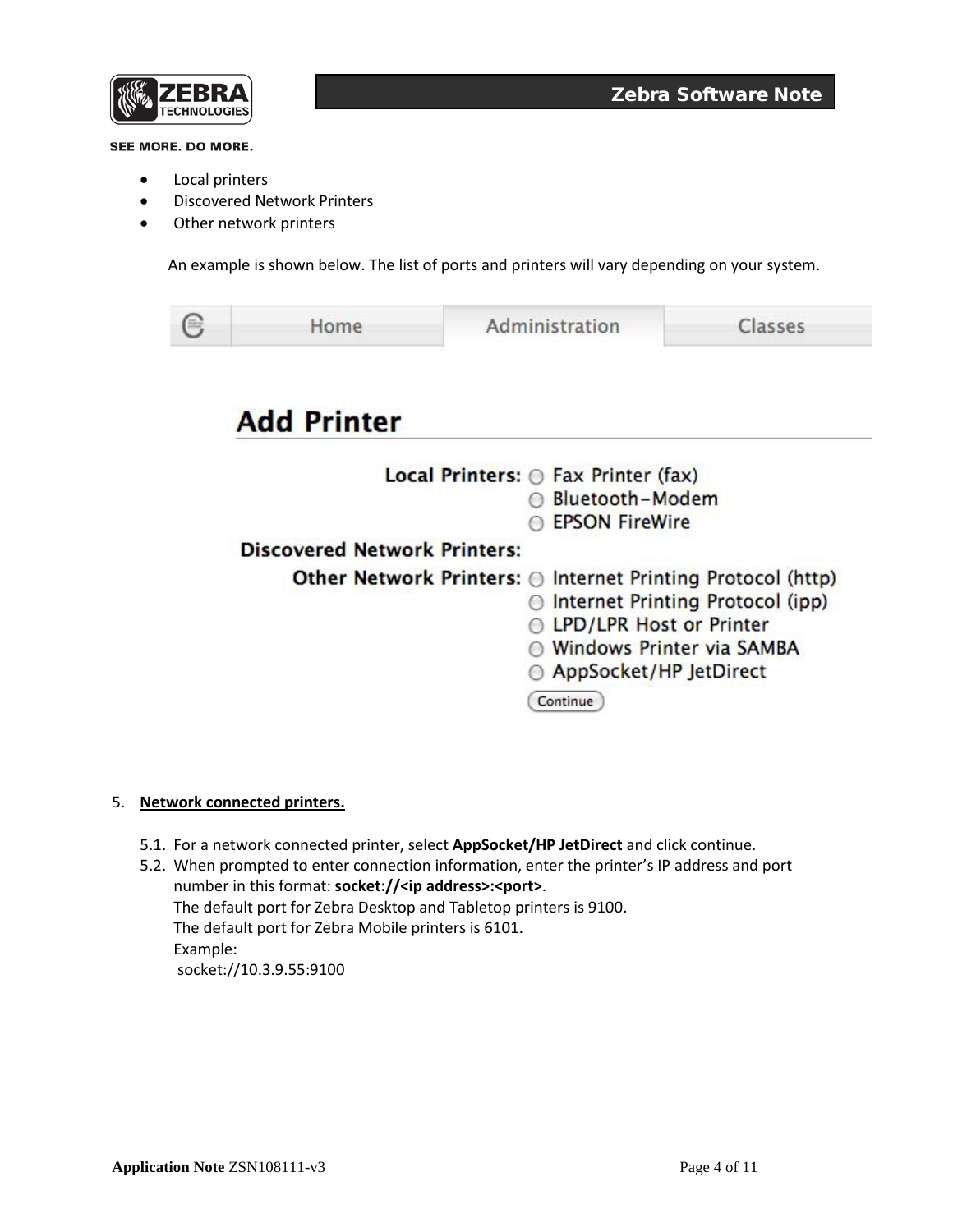

# **Add Printer**

| <b>Connection:</b> | socket://10.3.9.55:9100                                                          |  |  |  |  |
|--------------------|----------------------------------------------------------------------------------|--|--|--|--|
|                    | Examples:                                                                        |  |  |  |  |
|                    | http://hostname:631/ipp/<br>http://hostname:631/ipp/port1                        |  |  |  |  |
|                    | ipp://hostname/ipp/<br>ipp://hostname/ipp/port1                                  |  |  |  |  |
|                    | lpd://hostname/queue                                                             |  |  |  |  |
|                    | socket://hostname<br>socket://hostname:9100                                      |  |  |  |  |
|                    | See "Network Printers" for the correct URI to use with your printer.<br>Continue |  |  |  |  |
|                    |                                                                                  |  |  |  |  |

5.3. Click continue. Enter Name, Description and Location information for the printer. Check the 'Share this printer' option if the printer is to be shared. Click continue.

## **Add Printer**

| Name: GK420D                        |                                                                   |  |
|-------------------------------------|-------------------------------------------------------------------|--|
|                                     | (May contain any printable characters except "/", "#", and space) |  |
|                                     | Description: Ethernet-10.3.9.55                                   |  |
|                                     | (Human-readable description such as "HP LaserJet with Duplexer")  |  |
| <b>Location:</b> LAB                |                                                                   |  |
|                                     | (Human-readable location such as "Lab 1")                         |  |
| Connection: socket://10.3.9.55:9100 |                                                                   |  |
|                                     | <b>Sharing:</b> $\oplus$ Share This Printer                       |  |
|                                     | Continue                                                          |  |

5.4. Select the make of printer. Scroll through the list and select 'Zebra' and click continue. If Zebra does not appear in the list of printer manufacturers, it may be necessary to perform a system update that includes an update to the CUPS driver. Zebra does not provide support when a PPD file is used to add a printer.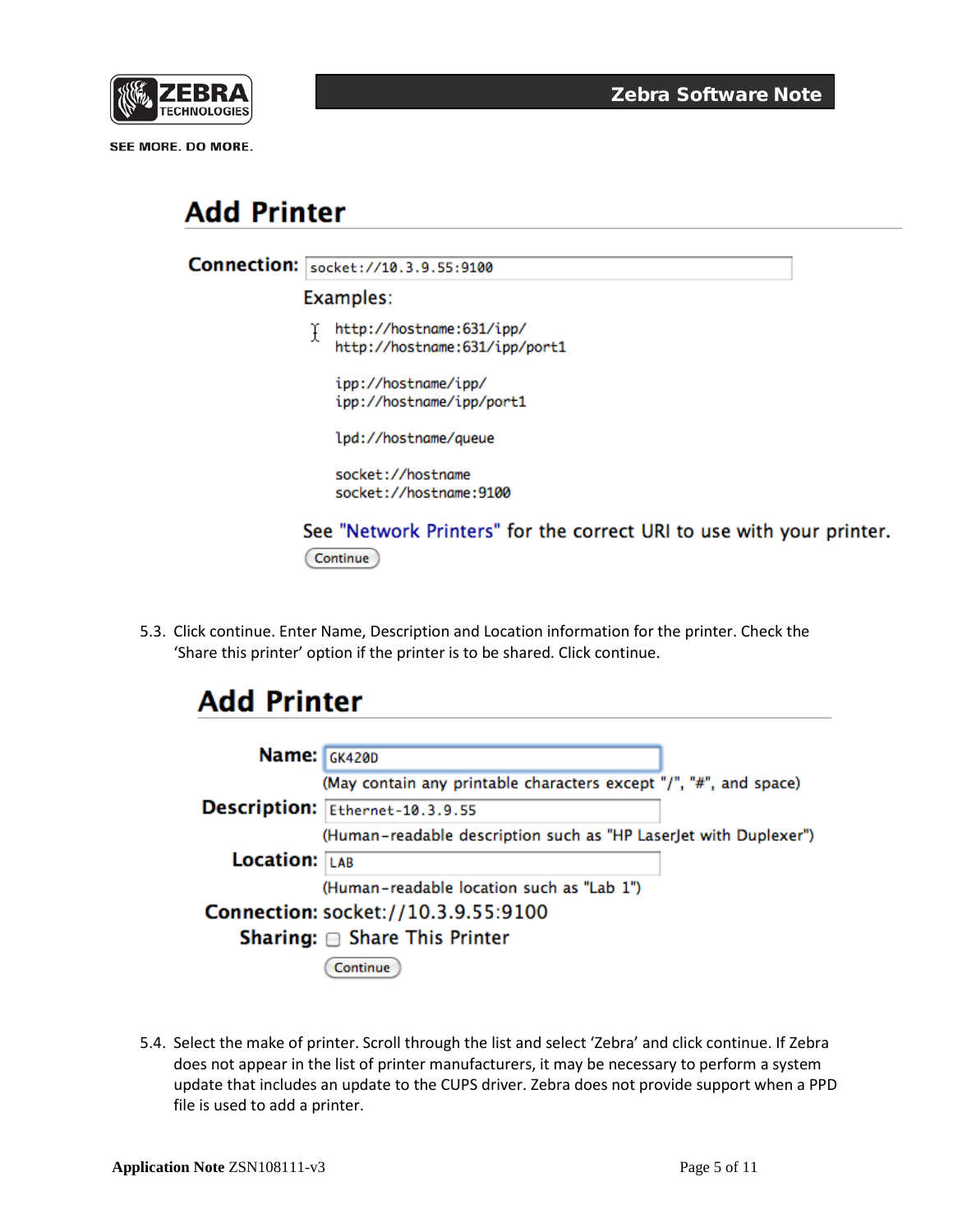

# **Add Printer**



5.5. The CUPS driver does not provide a full list of Zebra printer models. Instead, select the command language used by the printer from CPCL, EPL1, EPL2 or ZPL and click 'Add Printer'.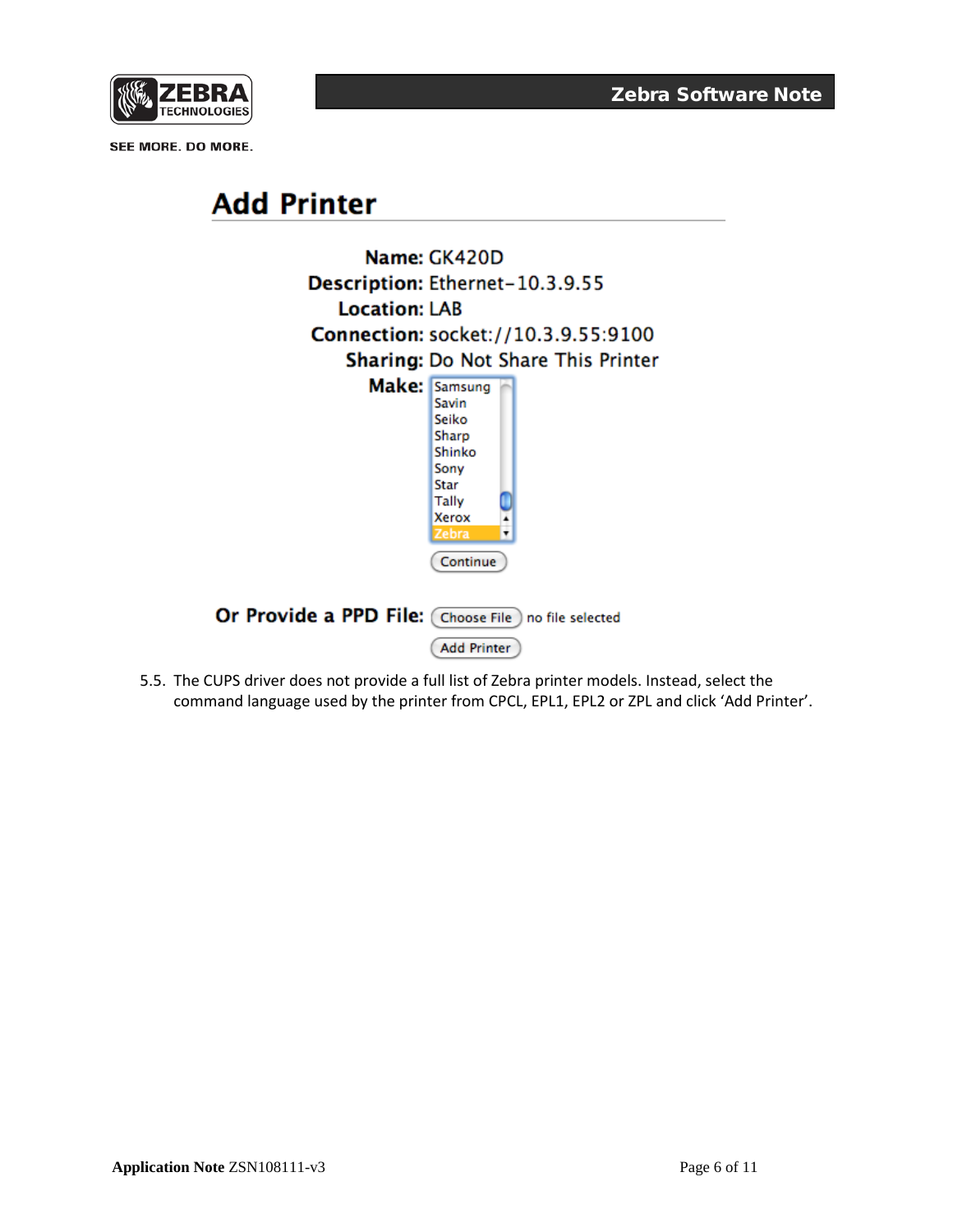



5.6. Continue to step 8 for details on configuring the default printer options.

## 6. **USB connected printers.**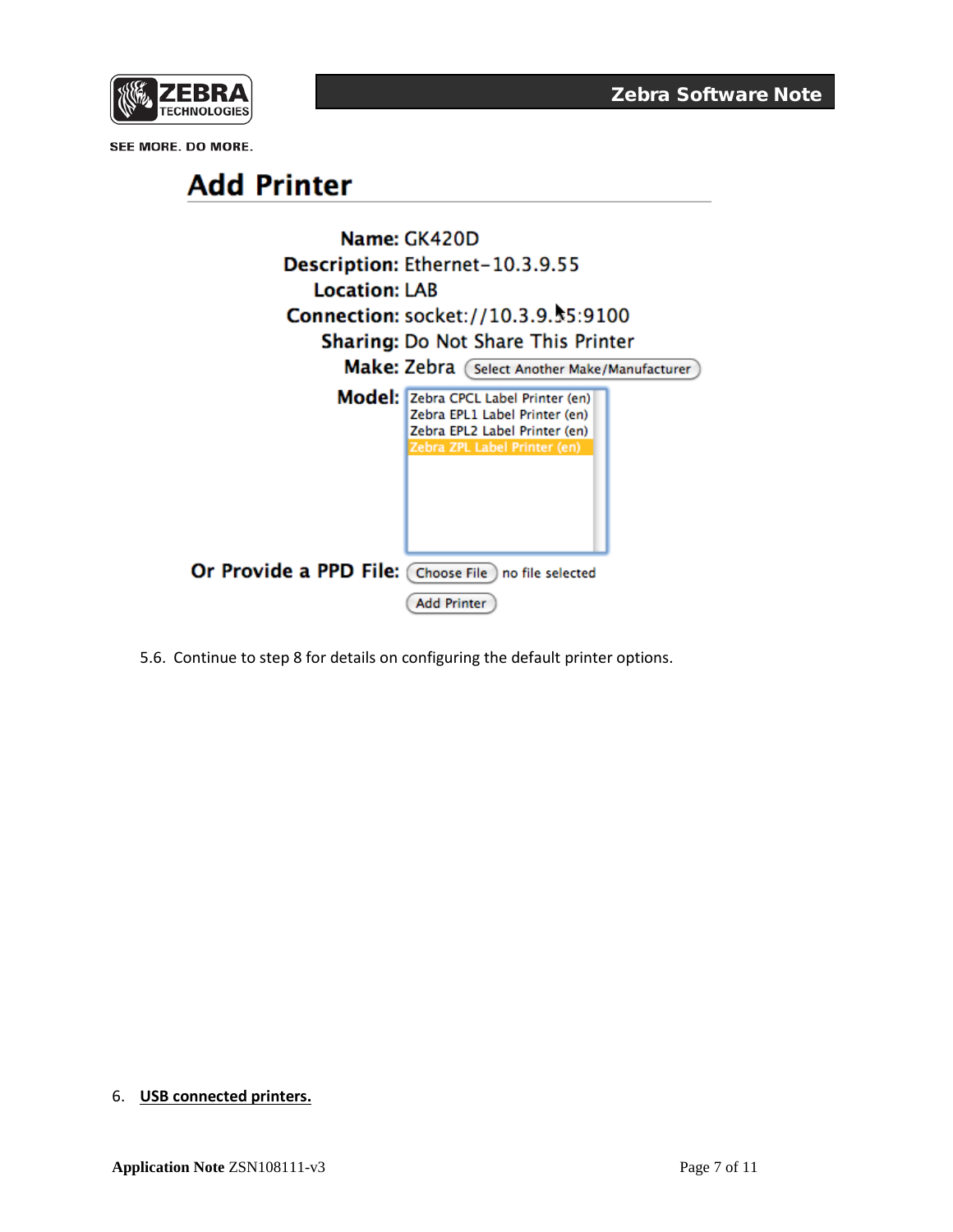

6.1. With the printer connected and powered on, the printer will be detected and listed under Local Printers. Select the printer and click continue.

| Home                                | Administration                                              | Classes                          | <b>Online Help</b>                                            |  |
|-------------------------------------|-------------------------------------------------------------|----------------------------------|---------------------------------------------------------------|--|
| <b>Add Printer</b>                  |                                                             |                                  |                                                               |  |
|                                     | Local Printers: $\odot$ Fax Printer (fax)                   |                                  |                                                               |  |
|                                     | ∩ Bluetooth-Modem                                           |                                  |                                                               |  |
|                                     | <b>EPSON FireWire</b>                                       |                                  |                                                               |  |
|                                     |                                                             |                                  | Zebra Technologies ZTC GK420d (Zebra Technologies ZTC GK420d) |  |
| <b>Discovered Network Printers:</b> |                                                             |                                  |                                                               |  |
|                                     | Other Network Printers: @ Internet Printing Protocol (http) |                                  |                                                               |  |
|                                     | $\bigcirc$                                                  | Internet Printing Protocol (ipp) |                                                               |  |
|                                     | ◎ LPD/LPR Host or Printer                                   |                                  |                                                               |  |
|                                     | ◯ Windows Printer via SAMBA                                 |                                  |                                                               |  |
|                                     | ◎ AppSocket/HP JetDirect                                    |                                  |                                                               |  |
|                                     | Continue                                                    |                                  |                                                               |  |

- 6.2. If the printer is connected and turned on after the search has completed, a found new printer dialog box will appear and you will be asked to choose a driver from a database.
- 6.3. Choose the "Select printer from database" option and select Zebra from the list of printer manufacturers. If Zebra does not appear in the list of printer manufacturers, it may be necessary to perform a system update that includes an update to the CUPS driver. Click the forward or next button.
- 6.4. The CUPS driver does not provide a full list of Zebra printer models. Instead, select the command language used by the printer from CPCL, EPL1, EPL2 or ZPL and click 'Add Printer'.
- 6.5. Enter Printer Name, Description and Location information for the printer. The name and description boxes will be pre-populated by the PnP information and can be changed if desired. Click Apply.
- 6.6. A test page dialog will be displayed. Print a test page if required.
- 6.7. Continue to step 8 for details on configuring the default printer options.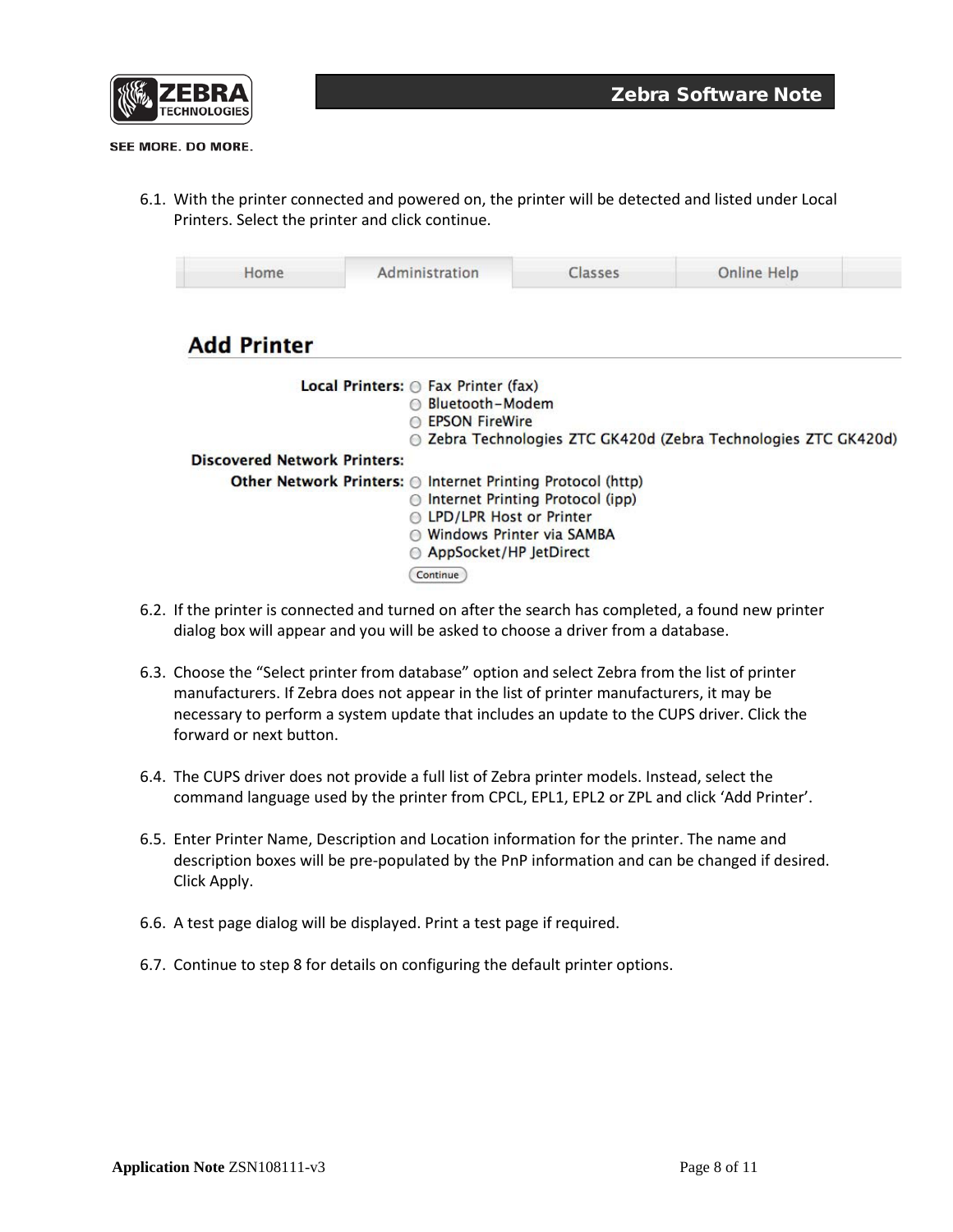

## 7. **Parallel and Serial connected printers.**

7.1. After clicking Add Printer from the main Administration page, the Add Printer page will show available communication ports including Serial and Parallel ports as shown in the example below. If the printer is to be connected to either a parallel or serial port, select the appropriate port and continue the installation.

## **Add Printer**

| Local Printers: O Serial Port #1                             |                                                            |
|--------------------------------------------------------------|------------------------------------------------------------|
|                                                              | Serial Port #2                                             |
|                                                              | <b>SCSI Printer</b>                                        |
|                                                              | LPT#1                                                      |
|                                                              | $\circ$ HP Printer (HPLIP)                                 |
|                                                              | HP Fax (HPLIP)                                             |
| Discovered Network Printers: O Zebra Printer (Zebra Printer) |                                                            |
|                                                              | Other Network Printers: O Internet Printing Protocol (ipp) |
|                                                              | <b>LPD/LPR Host or Printer</b>                             |
|                                                              | Internet Printing Protocol (http)                          |
|                                                              | ThinPrint Gateway Printer for VMware                       |
|                                                              | AppSocket/HP JetDirect                                     |
|                                                              | <b>ThinPrint Printer for VMware</b>                        |
|                                                              | <b>Windows Printer via SAMBA</b>                           |
|                                                              | <b>Backend Error Handler</b>                               |
|                                                              | Continue                                                   |

- 7.2. Enter a Name, Description and Location for the printer and then click continue.
- 7.3. Select the make of printer. Scroll through the list and select 'Zebra' and click continue. If Zebra does not appear in the list of printer manufacturers, it may be necessary to perform a system update that includes an update to the CUPS driver. Zebra does not provide support when a PPD file is used to add a printer.
- 7.4. The CUPS driver does not provide a full list of Zebra printer models. Instead, select the command language used by the printer from CPCL, EPL1, EPL2 or ZPL and click 'Add Printer'.
- 7.5. Continue to step 8 for details on configuring the default printer options.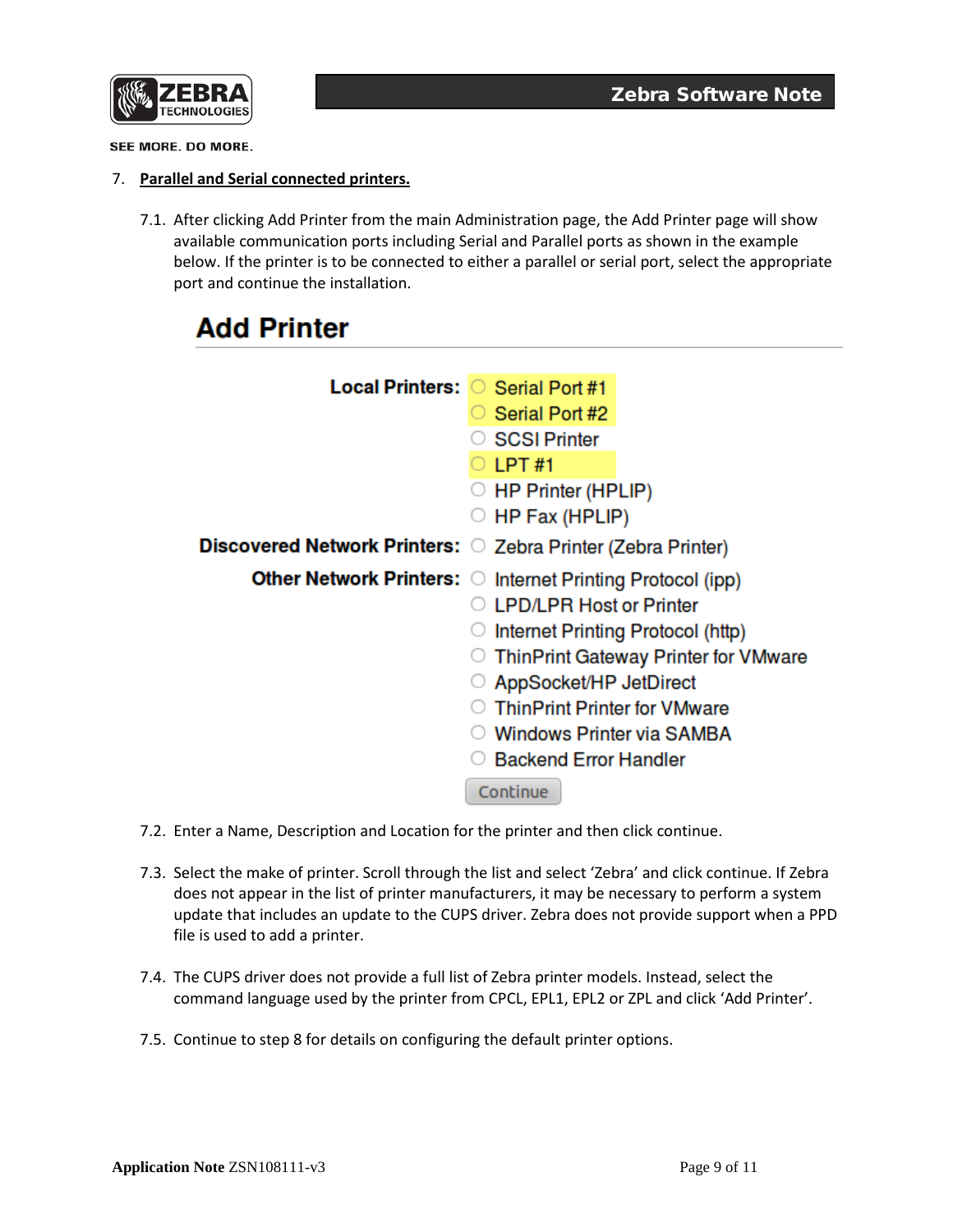

## 8. **Set the default printer options.**

- 8.1. After adding a printer the 'Set Default Options' page will be displayed. The different options for CPCL, EPL1, EPL2 and ZPL are listed below.
- 8.2. At any time, the default printer options can be changed. To do this, go to the CUPS Home page and select 'Adding Printers and Classes'. Under 'Printers', click the 'manage printers' button.
	- 8.2.1.Click the printer you wish to configure.
	- 8.2.2.From the Administration drop down list, select 'Set Default Options'.
- 8.3. **For ZPL Printers, the following options are available to configure under the General category.**
	- 8.3.1.Media size

8.3.1.1. Select the media size from the drop down list.

## 8.3.2.Resolution

8.3.2.1. Select the printer resolution from the drop down list.

#### 8.3.3.Media Tracking

8.3.3.1. Select the media tracking type from the drop down list.

## 8.3.4.Media Type

- 8.3.4.1. Select the media type from the drop down list.
- 8.3.4.2. Selecting the Printer Default option will result in no media type command being sent to the printer. The current printer setting will be used.

## 8.4. **For EPL1 Printers, the following options are available to configure under the General category.**

8.4.1.Media size

8.4.1.1. Select the media size from the drop down list.

#### 8.4.2.Resolution

8.4.2.1. Select the printer resolution from the drop down list.

## 8.5. **For EPL2 Printers, the following options are available to configure under the General category.**

## 8.5.1.Media size

8.5.1.1. Select the media size from the drop down list.

## 8.5.2.Resolution

8.5.2.1. Select the printer resolution from the drop down list.